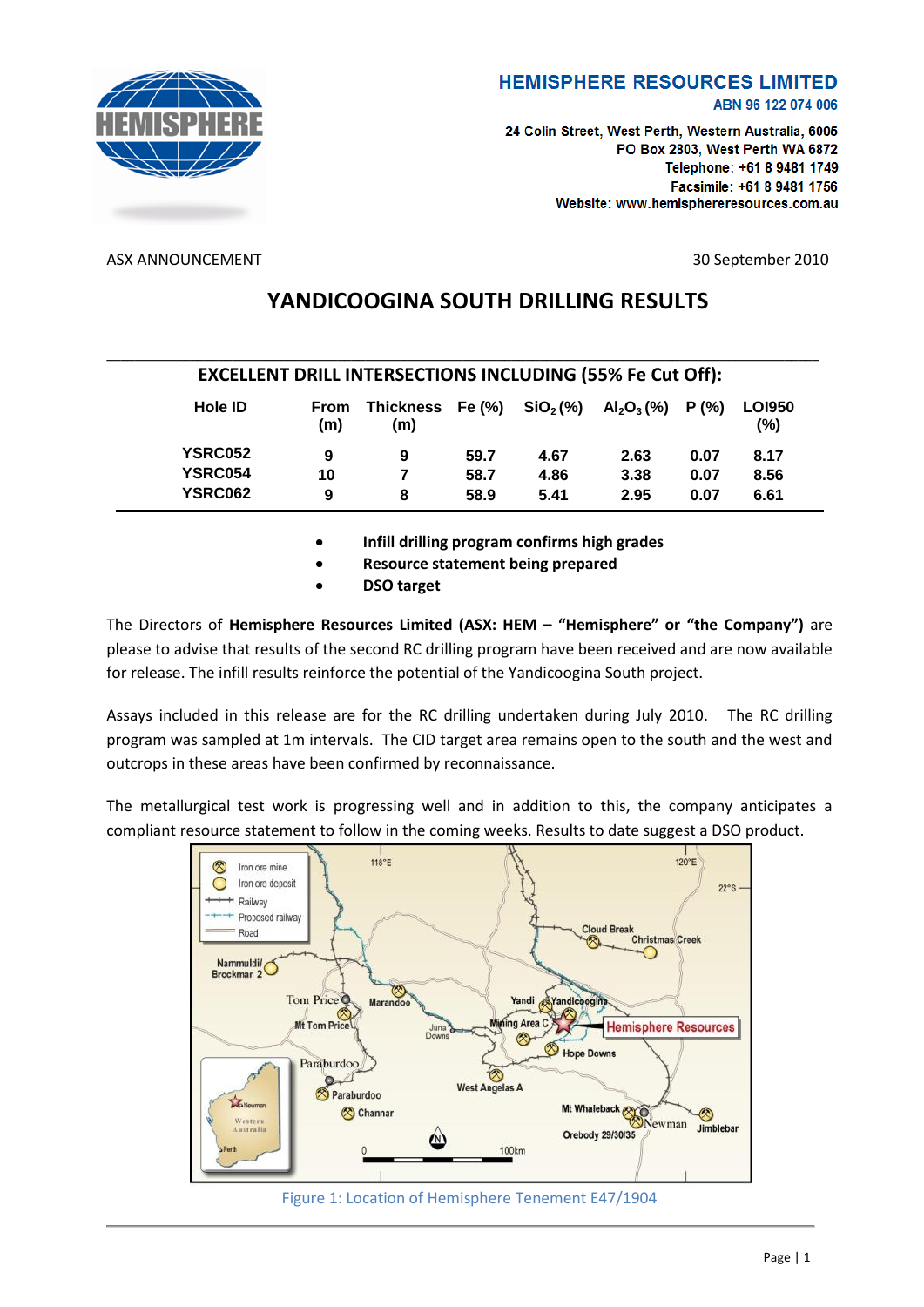

ASX ANNOUNCEMENT - 30 September 2010 **YANDICOOGINA SOUTH RC RESULTS**



Figure 2: Location of E47/1904 Drilling Area showing proximity to Rio Tinto Operations

The drilling program within the northern area of the project tested the depth extent of the high grade outcrop. The drilling area is shown above as Figure 2 and the location of the drill holes with significant intersections are shown below as Figure 3. The table of results is shown in Table 1 and Table 2 overleaf.



Figure 3: Drill Hole Sites with significant intersections